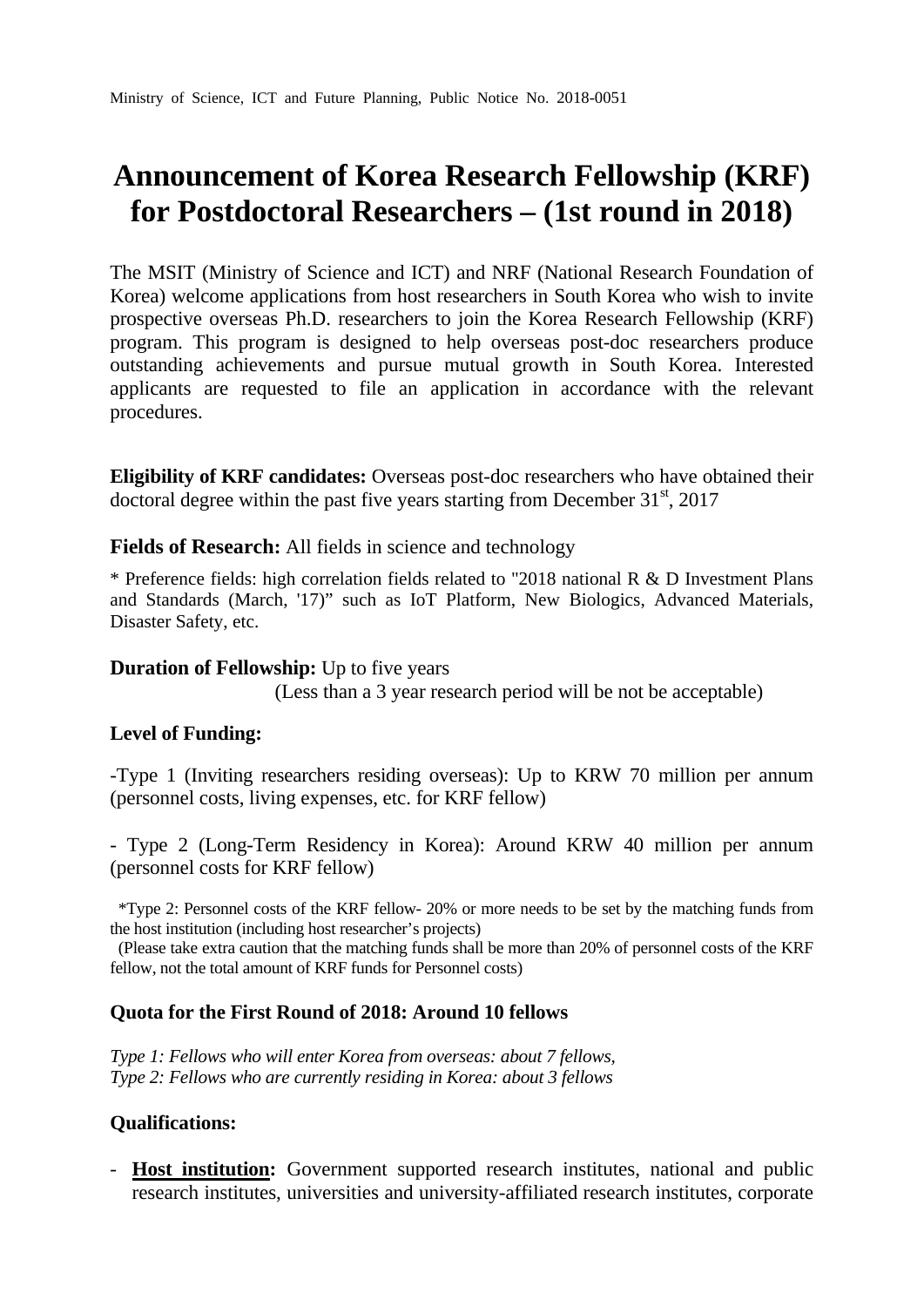research institutes\*.

\* Corporate research institutes are those established as SMEs and venture businesses under Article 14 (1) of the Basic Research Promotion and Technology Development Support Act and Article 16 (1) of the Enforcement Decree of the same Act.

## **- Overseas post-doc researchers(KRF Candidates)**

**(Type 1)** Foreign national or \*Korean national post-doc researchers currently residing overseas that have received their doctoral degree within the past five years **(as of December 31st, 2017)**

\*Korean nationals - limited to those who are residing overseas and have earned their doctoral degrees abroad.

**(Type 2)** Foreign national post-doc researchers currently residing in Korea that have received their doctoral degree within the past five years **(as of December 31st, 2017)**

**\* Please note that KRF candidates need to have obtained their physical doctoral degree certificate or diploma as of the date of December 31st, 2017. As a rule , provisional certificates are not accepted. Proof of work as a postdoctoral fellow without submitting the copy of actual degree certificate is not accept ed.**

**How to apply:** 

- **1) Application submission period:**  January 29<sup>th</sup>(Mon.) to February 26<sup>th</sup>(Mon.), 2018 (6 p.m.)
- \* Approval from their host institutions on ERND: by **February 27<sup>th</sup>(Tues.), 2018 (6 p.m.) (Date/Time is based on Korea Local Time (UTC/GMT +9 hours)**

# **2) Application from the Host Researcher in South Korea**

Applications for the KRF program must be submitted to ERND system of NRF by host researchers in South Korea through the head of his/her institution. Overseas researchers wishing to participate in the KRF program are advised to establish contact with a host researcher in their field and to ask him/her to submit an application.

**3) Submission of KRF Application:** Online submission via the research support system (ERND) of the National Research Foundation of Korea ([http://ernd.nrf.re.kr\)](http://ernd.nrf.re.kr/) by the host researchers by February  $26<sup>th</sup>$  2018, and approved by their host institutions by February  $27<sup>th</sup>$  2018.

※ Applications will be accepted only for projects that obtain approval from their host institutions within the application period.

※ Application should be uploaded on the ERND system by the host researcher (KRF applicant)'s ERND account not by the KRF candidate's.

※ Please confirm the deadline (the application shall be prepared within the deadline and make certain the KRF application and necessary documentations required uploaded in time)

※ A host researcher can apply to host only one KRF candidate for each round.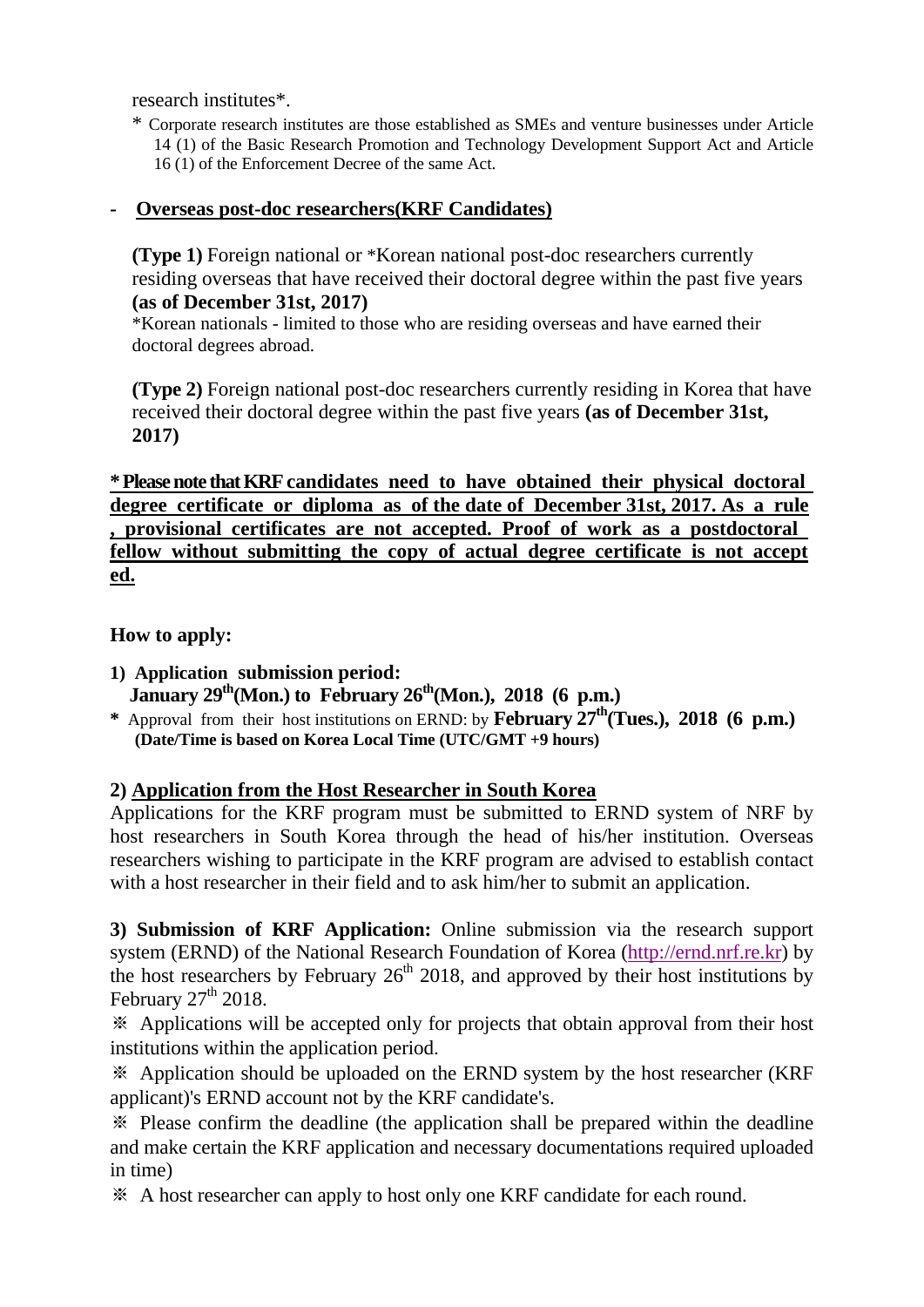### **4) Necessary documents to be submitted: Refer to [Note 1] < Materials to be Submitted> and Appendix documents.**

※ Please make the KRF application around total 30 pages except for cover, summary, attachments, and guidelines.

### **5) Contact Information**

### - **KRF program: Academic Infrastructure Support Team, NRF**

(042-869-6377/6374/6381(for English))

-**Online application**: NRF researcher help system (1544-6118, Help Desk)

#### **Evaluation Procedures**



※ Presentation (interview) will be scheduled for both host researchers (applicants) and overseas postdoc researchers (candidates) that have passed documents examination screening.

# **Assessment Criteria -All Applications**

- · The quality of the proposed research project and necessity of support.
- · Candidates' capacity, potential, and willingness to participate in the KRF program.
- · Plans for supporting the growth (settlement) of candidates; infrastructure of host institutions.

· Suitability of proposal to the KRF program/objectives and appropriate amount of research grants.

#### **<Schedule>**

| <b>Schedule</b>                    | <b>Details</b>                                                         |
|------------------------------------|------------------------------------------------------------------------|
| Jan.29 <sup>th</sup> (Mon.)2018    | Announcement of the 1st-round KRF program of 2018                      |
| Feb.26 <sup>th</sup> (Mon.), 2018  | Application closed (18:00 Korea time)                                  |
| Feb.27 <sup>th</sup> (Tues.), 2018 | Approval from host institutions on ERND closed<br>$(18:00$ Korea time) |
| Mar. $\sim$ Apr., 2018             | Selection evaluation (document, presentation)                          |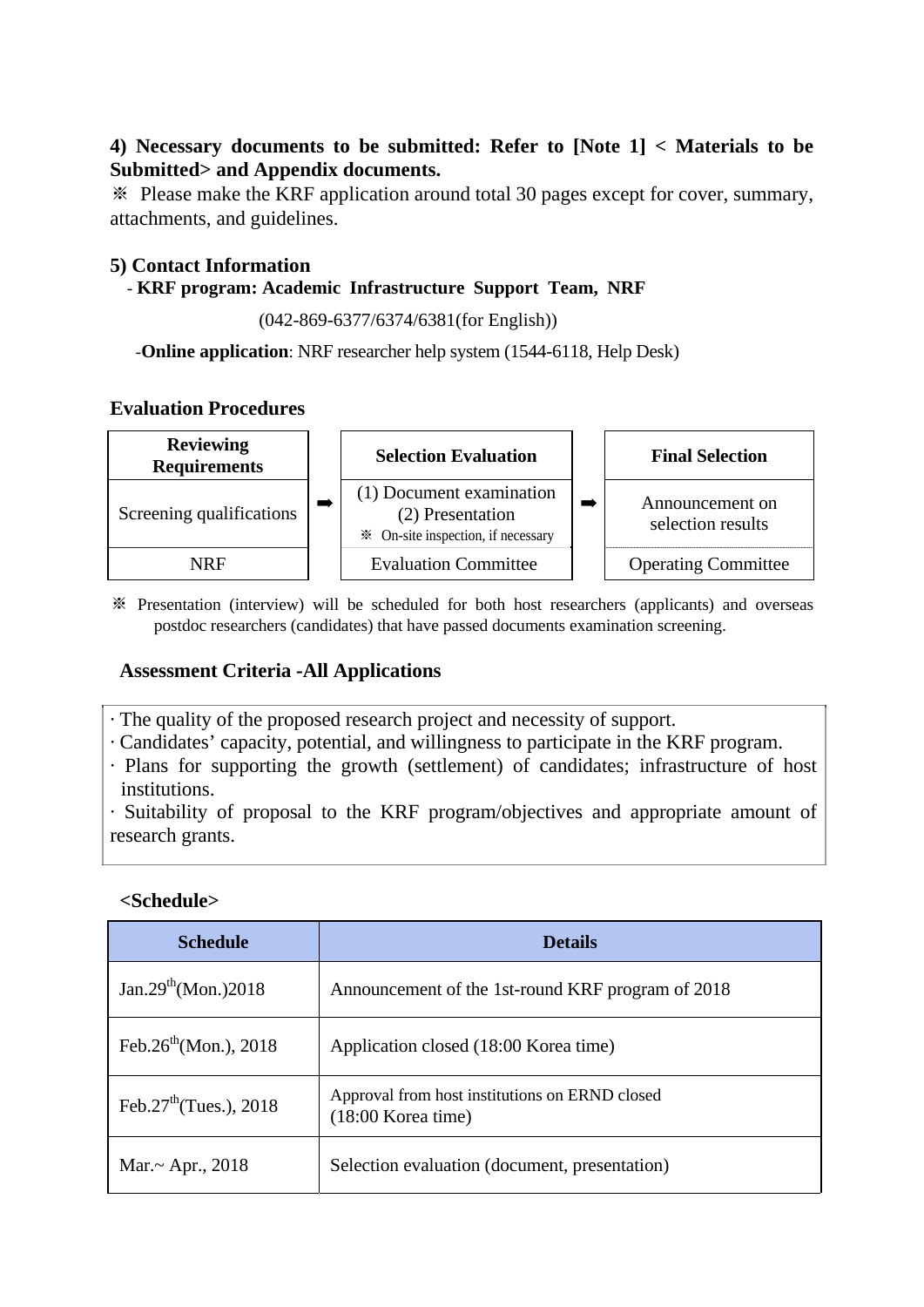### **Restrictions to Application or Participation**

- KRF fellows are required to enter the Republic of Korea and commence research within three months from the date of final selection.
- Host researchers subject to restrictions for participation in national R&D projects are allowed to apply and participate only if the period of such restriction terminates before the deadline for application submission.
- This program is excluded from the projects subject to the restrictions (The number of R&D projects that can be simultaneously conducted by a host researcher shall not exceed five, among which the number of R&D projects that can be simultaneously conducted as a principal investigator (PI) shall not exceed three) referred to in Article 32 of the Regulations on Management, etc. of National Research and Development Projects.
- Note  $1. <$  Documents to be submitted $>$
- Appendix 1. (Type 1) KRF application form (Type 2) KRF application form
	- 2. KRF guideline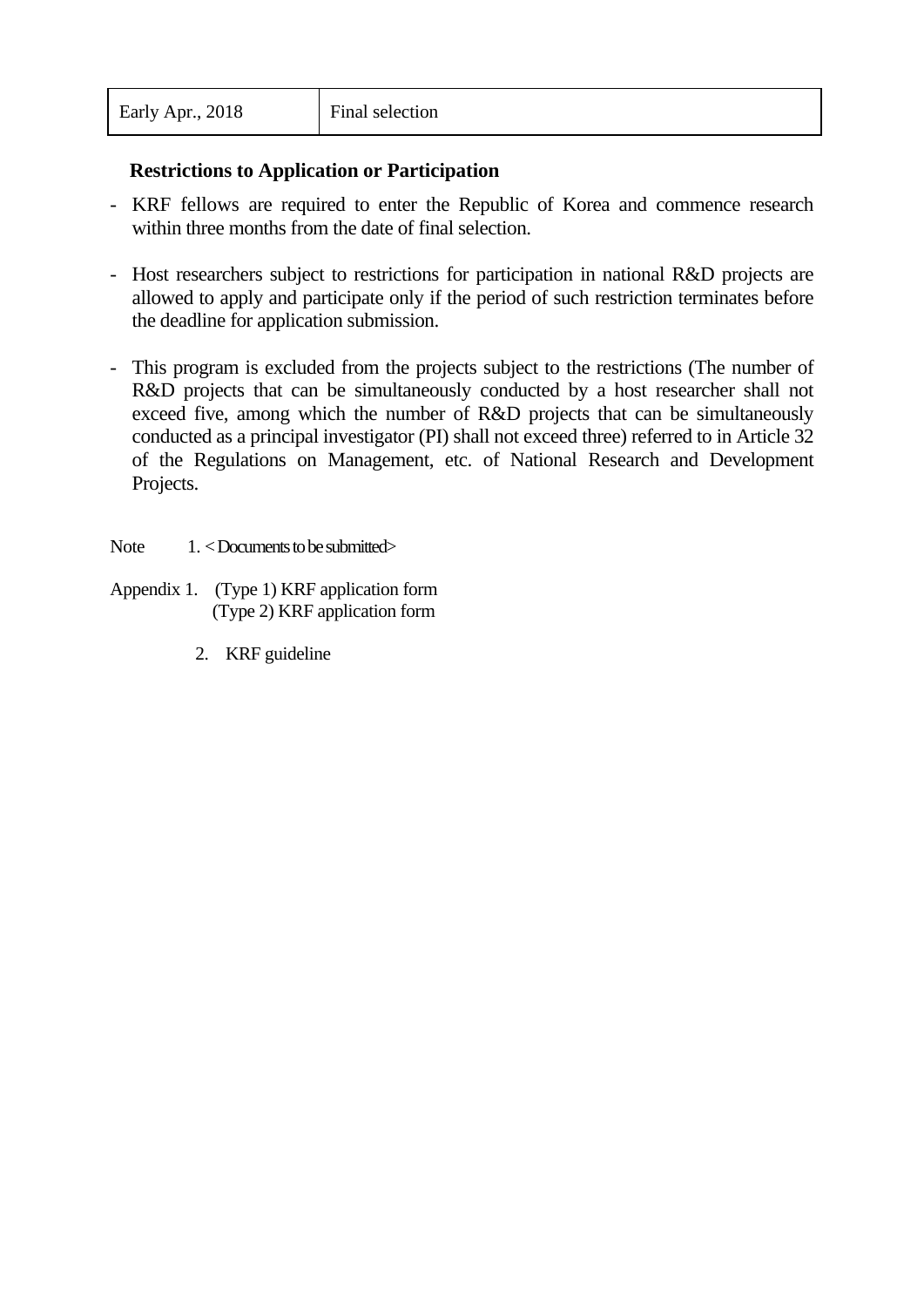### **[Note 1]**

# **< Documents to be submitted >**

| No.            | <b>Title of Forms</b>                                                          | <b>Condition</b> |
|----------------|--------------------------------------------------------------------------------|------------------|
| 1              | <b>KRF</b> application                                                         |                  |
| $\overline{2}$ | Agreement to personal information utilization                                  | Mandatory        |
| 3              | Pledge Agreement of Executing Contract of Integrity<br>(INTEGRITY DECLARATION) |                  |
| 4              | Resume of the KRF Candidate                                                    |                  |
| 5              | Certificate of Ph.D. degree and working experience of Candidate                |                  |
| 6              | Letters of recommendations- for candidate                                      |                  |
| 7              | Host institutions' confirmation to provide support                             |                  |
| 8              | Other certificates (Language-related certificates, etc.)                       | If applicable    |
| 9              | Evidential document for corporate research institute                           |                  |

※ **KRF candidate's physical doctoral degree certificate or diploma (copy) must be submitted**. As a rule, provisional certificates are not accepted. Proof of work as a postdoctoral fellow without submitting the copy of the actual degree certificate is not accepted. (Only official certifications stating the degree conferral date issued by candidate's degree awarded by the university can be granted. Certificates not showing a degree conferral date or provisional certificates are not acceptable.)

※ All the documentations including application form shall be written in **Korean** or **English**.

- If any documents required are written in a language other than Korean or English, please submit certified translations for all foreign language documents into Korean or English.

- KRF application form shall be written in Korean by KRF applicant (host researcher), however, portions regarding academic contents can be written in English in order to share research plans with the KRF candidate. -"Chapter Ⅱ. Overseas Post-doc Researcher (Candidate)" shall be written by KRF candidate in Korean or English.

※ Résumé of the KRF candidate : No fixed form

- Please include KRF candidate's educational background (degree), career, research field, outstanding results in about 2~3 pages.

※ Letters of reference for the KRF candidate

- 2 or more recommendations including from PhD professors except for the host researcher (no fixed form)